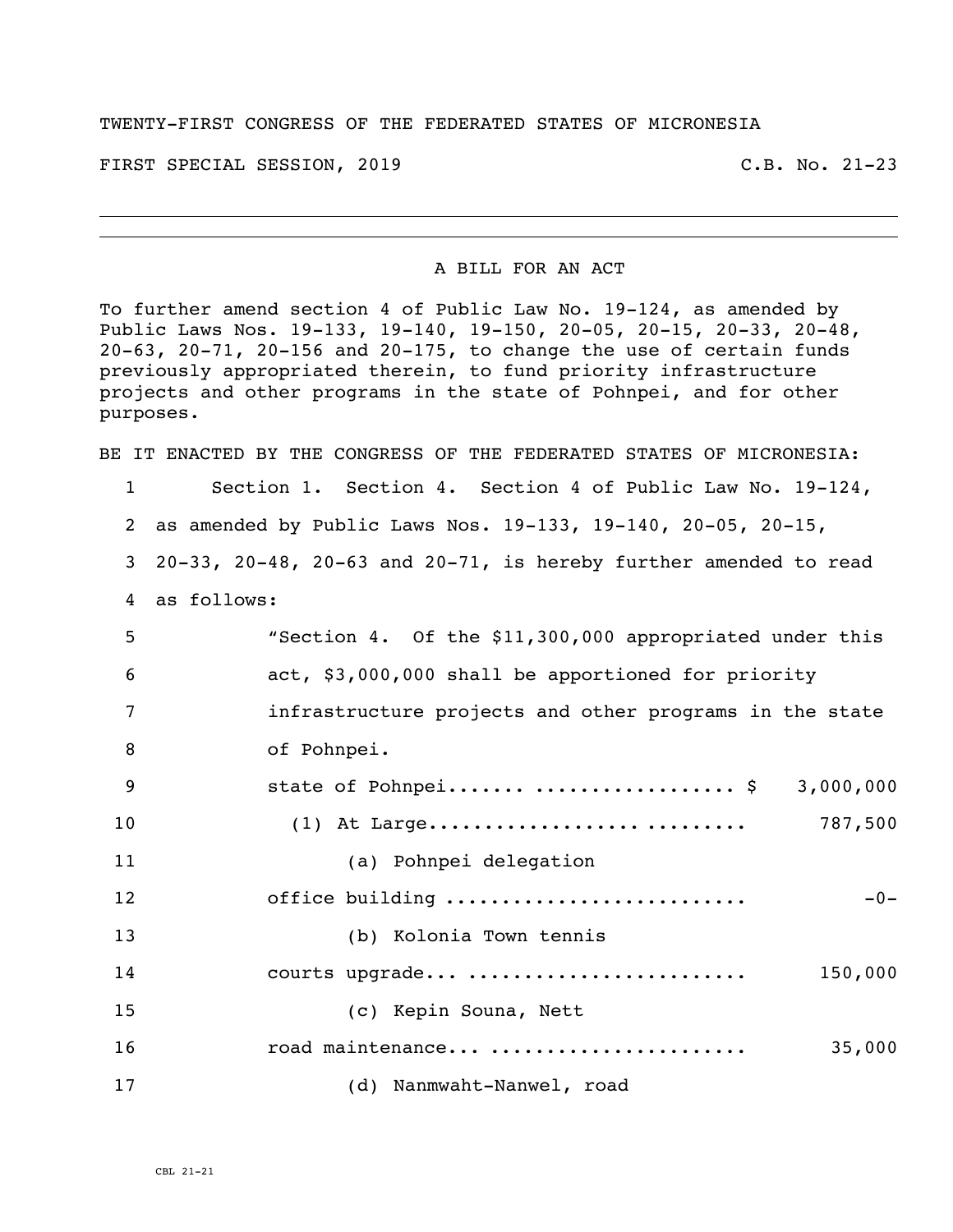| $\mathbf 1$ | maintenance  \$                              | 50,000  |
|-------------|----------------------------------------------|---------|
| 2           | (e) Sand and coral materials                 |         |
| 3           | for pavement                                 | 100,000 |
| 4           | (f) Parem kep new road extension             | 50,000  |
| 5           | Lahkir Marina, Kitti<br>(g)                  | 50,000  |
| 6           | Community power extensions<br>(h)            | 25,000  |
| 7           | Palikir Pah road improvement<br>(i)          | 50,000  |
| 8           | Kitti road paving<br>(j)                     | 50,000  |
| 9           | Madolenihmw road paving<br>(k)               | 50,000  |
| 10          | Wone Catholic Church road paving<br>(1)      | 35,000  |
| 11          | Pohn Awak, Pahnpe, U road maintenance<br>(m) | 10,000  |
| 12          | Madolenihmw road maintenance<br>(n)          | 50,000  |
| 13          | Seinwar road maintenance<br>(0)              | 20,000  |
| 14          | Matching fund for Kolonia-China<br>(p)       |         |
| 15          | Friendship center                            | 20,000  |
| 16          | (q) Likinlong, Lehiak Madolenhmw             |         |
| 17          | bridge/culvert                               | 10,000  |
| 18          | (r) Kotouwar, Lehiak Madolenhmw              |         |
| 19          | bridge/culvert                               | 10,000  |
| 20          | (s) Pohnpei State Court of                   |         |
| 21          | Land Tenure Vehicle                          | 15,000  |
| 22          | (t) Pohnpei State Court of                   |         |
| 23          | Land Tenure (Vault, computers, scanners)     | 7,500   |
| 24          | (2) Election District No. 1                  | 737,500 |
| 25          | (a) Totopai road                             | 30,000  |
|             |                                              |         |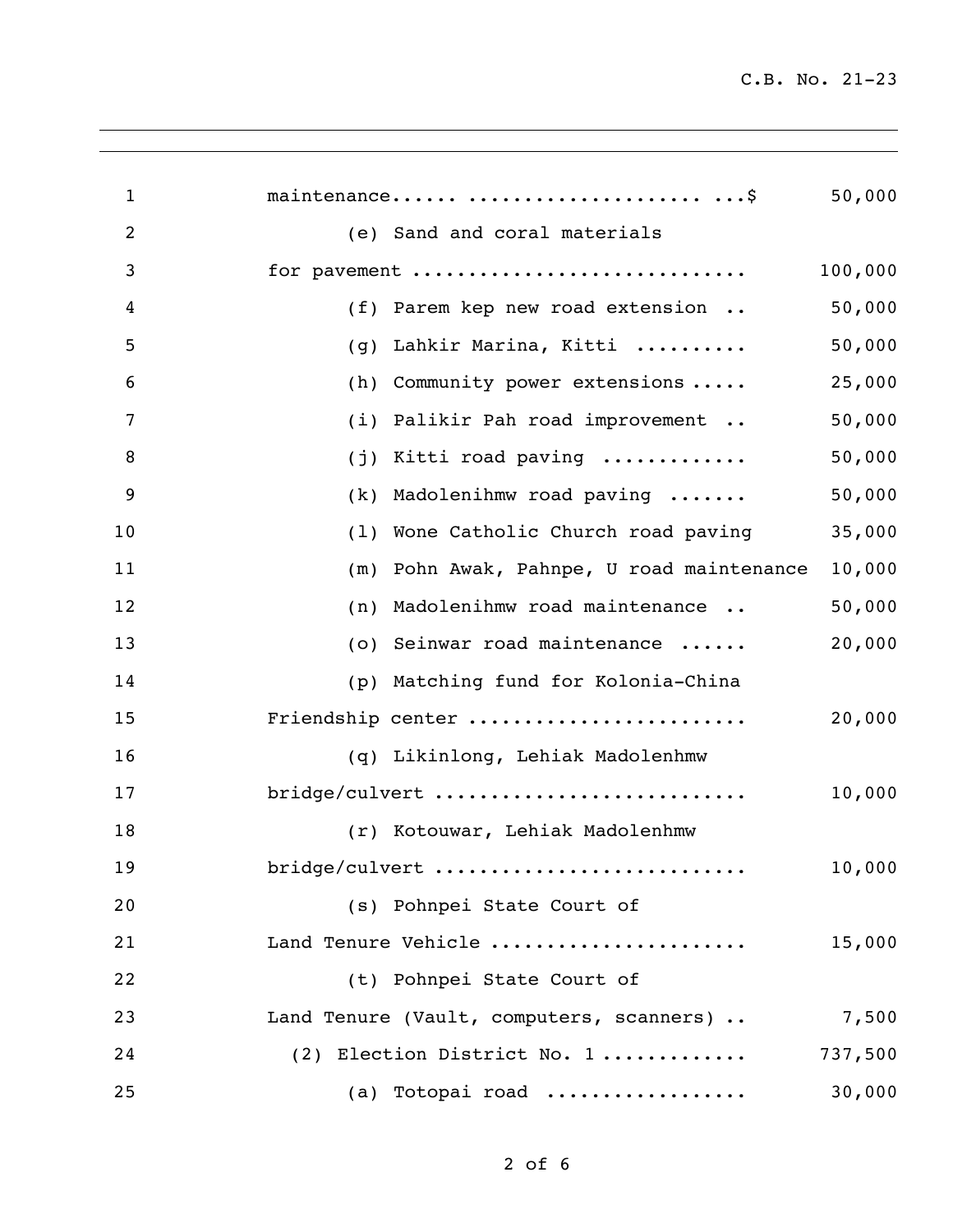C.B. No. 21-23

| 1              | (b) Road maintenance  \$               | 50,000  |
|----------------|----------------------------------------|---------|
| $\overline{2}$ | (c) Kaselehlia Street sidewalk/        |         |
| 3              | drainage)                              | 120,000 |
| 4              | (d) Pohnpei delegation loop            |         |
| 5              | (New road-pave/wall)                   | 70,000  |
| 6              | (e) Matching fund for                  |         |
| 7              | Kolonia-China Friendship Center        | 60,000  |
| 8              | (f) Sokehs Island circumferential road |         |
| 9              | paving/materials/equipment             | 225,000 |
| 10             | (g) Roofing, track and field bleachers | 30,000  |
| 11             | (h) Mercedes building                  |         |
| 12             | supplemental funding                   | 45,000  |
| 13             | (i) Sekere to Nanpohnmal               |         |
| 14             | road improvement                       | 25,000  |
| 15             | (j) Airport terminal                   |         |
| 16             | beautification project                 | 20,000  |
| 17             | $(k)$ Nan Mohs road maintenance        | 15,000  |
| 18             | (1) Airport beautification             | 5,000   |
| 19             | (m) Heavy equipment/coral materials    | 12,500  |
| 20             | (n) Sekere gym maintenance             | 5,000   |
| 21             | (o) COM-FSM Endowment Fund             | 25,000  |
| 22             | (3) Election District No. 2            | 737,500 |
| 23             | (a) Pohnlangas Dispensary repair       |         |
| 24             | and improvement                        | $-0-$   |
| 25             | (b) Wone Dispensary repair             |         |
|                |                                        |         |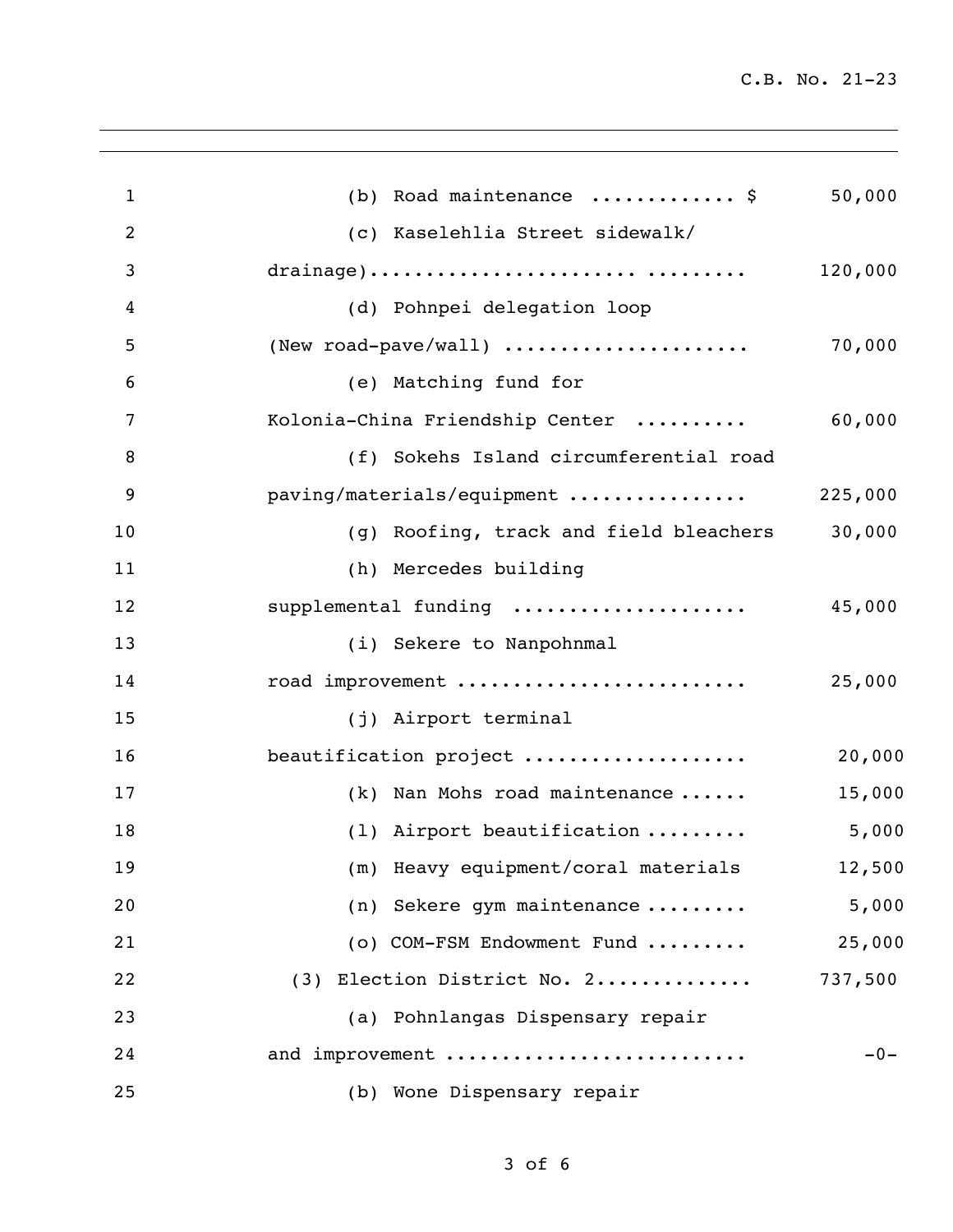| $\mathbf{1}$   | and improvement  \$                        | $-0-$            |
|----------------|--------------------------------------------|------------------|
| $\overline{2}$ | Temwen School road paving<br>(c)           | 30,000           |
| 3              | Rohi School road paving<br>(d)             | 40,000           |
| 4              | Pehleng School road paving<br>(e)          | 40,000           |
| 5              | Peilik bridge (Enipein powe)<br>(f)        | 85,000           |
| 6              | Nankoaloau bridge overlay (Pehleng)<br>(g) | 15,000           |
| 7              | ESDM secondary road<br>(h)                 | $\boldsymbol{0}$ |
| 8              | Mwoakot Pah road improvement<br>(i)        | 15,000           |
| 9              | Kitti road cleaning/beautification<br>(j)  | 15,000           |
| 10             | Nan pworenais secondary road paving<br>(k) | 50,000           |
| 11             | Nanketipar Bridge (Alohkapw)<br>(1)        | $-0-$            |
| 12             | Nanmwet (Madolenihmw) erosion<br>(m)       |                  |
| 13             | protection/drainage                        | $-0-$            |
| 14             | Ohwa Mission School subsidy<br>(n)         | 13,920           |
| 15             | (o) Pohnsauk (Madolenihmw)                 |                  |
| 16             | power extension                            | 20,000           |
| 17             | (p) [Nankerpene Bridge repair] Madolenihmw |                  |
| 18             | Chief Justice subsidy  [25,380]            | 15,000           |
| 19             | (q) Access road paving                     |                  |
| 20             | (Kaun en Wehi, Kitti)                      | 25,000           |
| 21             | (r) Kepine (Madolenihmw)                   |                  |
| 22             | power extension                            | 25,000           |
| 23             | $(s)$ Ipwitik road upgrade/paving          | 25,000           |
| 24             | (t) Purchase of coral materials            | 20,000           |
| 25             | (u) Tanks/water catchments                 | 10,000           |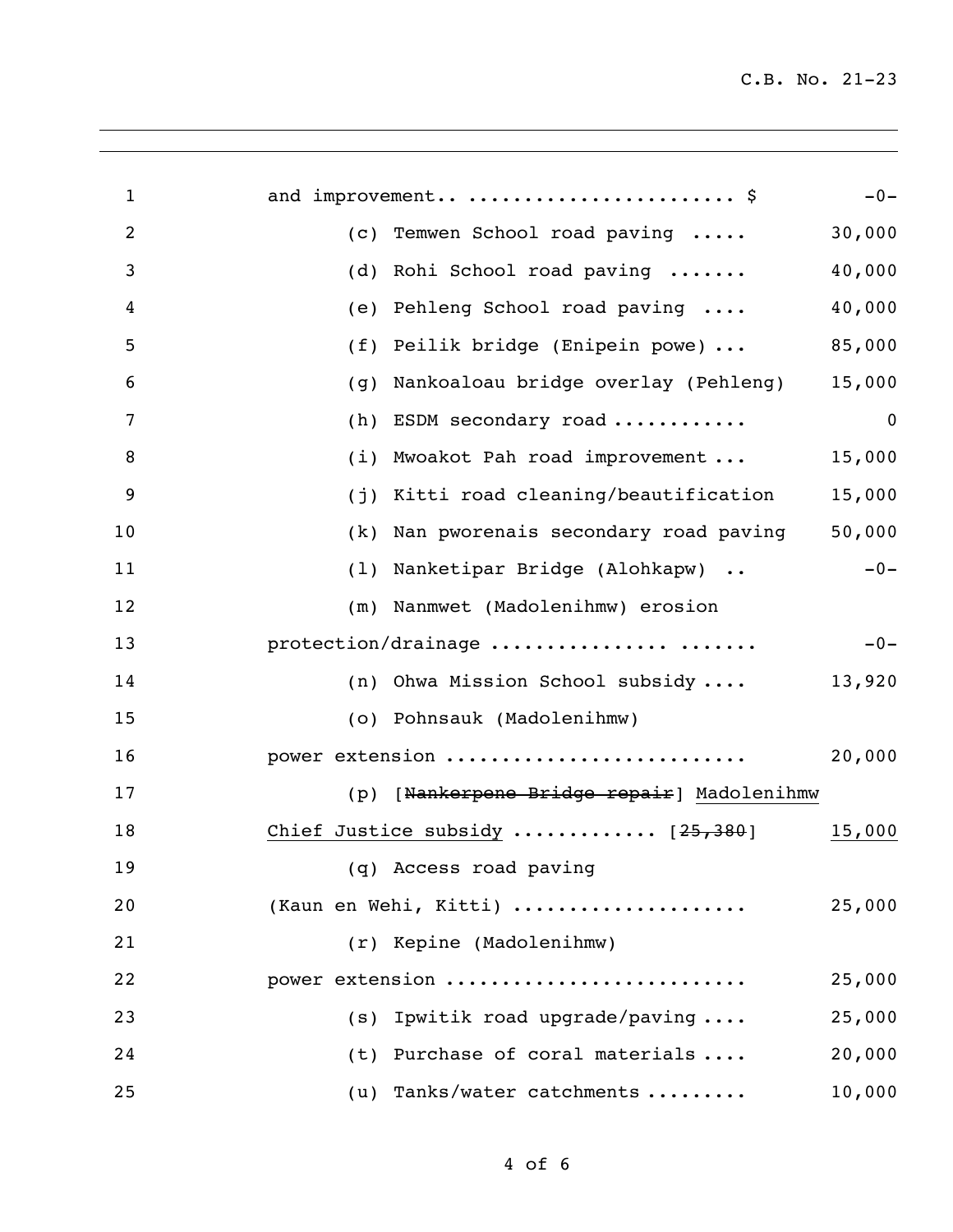C.B. No. 21-23

| $\mathbf{1}$   | (v) Community Outreach                                   |
|----------------|----------------------------------------------------------|
| $\overline{2}$ | 30,000<br>and Advocacy Program  \$                       |
| 3              | 15,000<br>Nipai, Wone secondary road<br>(w)              |
| 4              | Nan mand secondary road and<br>$(\mathbf{x})$            |
| 5              | 20,000<br>bridge improvement                             |
| 6              | 20,000<br>Pahnmeiti secondary road<br>(y)                |
| 7              | 5,000<br>Lukop secondary road<br>(z)                     |
| 8              | Kitti municipal government inauguration<br>$-0-$<br>(aa) |
| 9              | 30,000<br>Travel needs<br>(ab)                           |
| 10             | $-0-$<br>Peisou secondary road<br>(ac)                   |
| 11             | Madolenihmw Municipal Court subsidy<br>10,000<br>(ad)    |
| 12             | (ae) Kitti Municipal Court subsidy<br>15,000             |
| 13             | 30,000<br>Pohnalap secondary road paving.<br>(a f)       |
| 14             | 50,000<br>Kitti water systems improvement<br>(ag)        |
| 15             | 10,000<br>Kinakapw road<br>(ah)                          |
| 16             | (ai) Pahnlong Eliolwi road<br>$-0-$                      |
| 17             | 2,700<br>(aj) MMCM Youth Day activities                  |
| 18             | (ak) Pohnsouk, Madolenihmw water system<br>15,000        |
| 19             | 15,000<br>(al) Lukop water tank                          |
| 20             | (am) Election District No. 2 inspectors/                 |
| 21             | support services<br>15,500                               |
| 22             | (an) UCCP Summit Implementation<br>10,380                |
| 23             | (4) Election District No. 3<br>737,500                   |
| 24             | 35,000<br>(a) Kepin Souna, Nett road maintenance         |
| 25             | 70,000<br>(b) Dien, U road paving/equipment              |